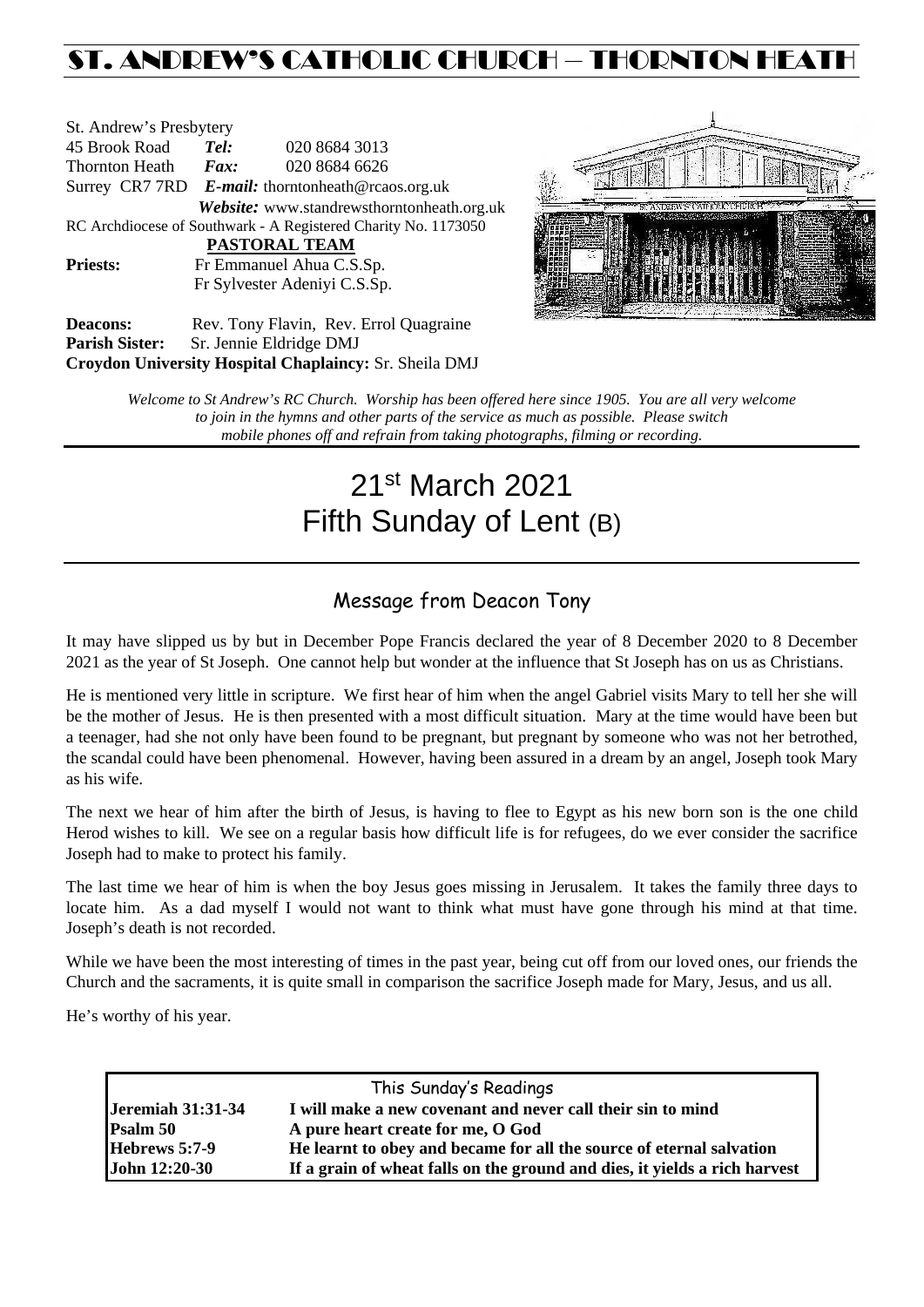Diary for the Week

| <b>Sunday 21st March</b>        |                    | 6.00pm (Saturday) First Mass of Sunday | Francis Belchetti RIP                  |
|---------------------------------|--------------------|----------------------------------------|----------------------------------------|
| 5 <sup>th</sup> Sunday of Lent  | 9.30am             | <b>Mass</b>                            | <b>Rose Callery RIP</b>                |
|                                 | 11.30am            | <b>Mass</b>                            | For the People of the Parish           |
|                                 | 6.00 <sub>pm</sub> | <b>Mass</b>                            | For our Suffering Souls (Anniv)        |
| Monday 22 <sup>nd</sup> March   | 7.30am             | Mass                                   | Donovan Family (F)                     |
|                                 | 10.00am            | <b>Mass</b>                            |                                        |
| Tuesday 23rd March              | 7.30am             | <b>Mass</b>                            | Fr Adolfo Pacheco (sick)               |
|                                 | 10.00am            | <b>Mass</b>                            | Elsie Harvey RIP                       |
| Wednesday 24th March            | 7.30am             | <b>Mass</b>                            | <b>Steph Watkins RIP</b>               |
|                                 | 10.00am            | <b>Mass</b>                            | Christina Etuka (God's Blessings)      |
| <b>Thursday 25th March</b>      | 7.30am             | Mass                                   | Ritchie Family (Special Intention)     |
| The Annunciation of The         | 10.00am            | Mass                                   | Joseph Candido De Souza RIP (1st       |
| Lord                            |                    |                                        | Anniv)                                 |
| Friday 26 <sup>th</sup> March   | 7.30am             | Mass                                   | Adrian Johnson (Recovery from illness) |
|                                 | 10.00am            | Mass                                   | <b>Sr Mary Martin RIP</b>              |
| Saturday 27 <sup>th</sup> March | 9.30am             | <b>Mass</b>                            | Power & Fennelly Families (F)          |
|                                 | $10.00 - 10.30$ am | <b>Confessions</b>                     |                                        |
|                                 | $5.00 - 5.30$ pm   | <b>Confessions</b>                     |                                        |
|                                 | 6.00 <sub>pm</sub> | First Mass of Sunday                   | Len Highland RIP                       |
| Sunday 28 <sup>th</sup> March   | 9.30am             | <b>Mass</b>                            | Donald Melvin RIP                      |
| <b>Palm Sunday of the</b>       | 11.30am            | <b>Mass</b>                            | Paul Etuka RIP                         |
| <b>Passion of The Lord</b>      | 6.00 <sub>pm</sub> | <b>Mass</b>                            | For the People of the Parish           |
| Palms blessed at all            |                    |                                        |                                        |
| <b>Masses</b>                   |                    |                                        |                                        |
| (clocks forward 1 hour)         |                    |                                        |                                        |

Church cleaners: this week: St Jude's Group, next week: Judie's Crew

# St. Andrew's Parish Notices

# **SPECIFIC GUIDELINES FOR THE CELEBRATIONS OF HOLY WEEK AND EASTER LITURGICAL ACTIVITY**

*Due to Covid, all Holy Week activities attendees shall be based on a first come basis as our Church can only hold 140 worshippers at a time*

#### **1. PALM SUNDAY OF THE PASSION OF THE LORD: MASSES WILL BE AS USUAL**

- No Procession with palm branches into the Church
- Palm branches will be made available at the entrance of the Church. Please take one and return to your seat, they will be blessed from there by the officiating Priest
- A shorter form of the Passion will be read with multiple readers

#### **2. HOLY THURDAY**

- Mass for the Lord's Supper 8:00pm
- No washing of the feet
- No procession to the Altar of Repose
- The Blessed Sacrament will be reserved in the Tabernacle in the Church
- The Altar will not be stripped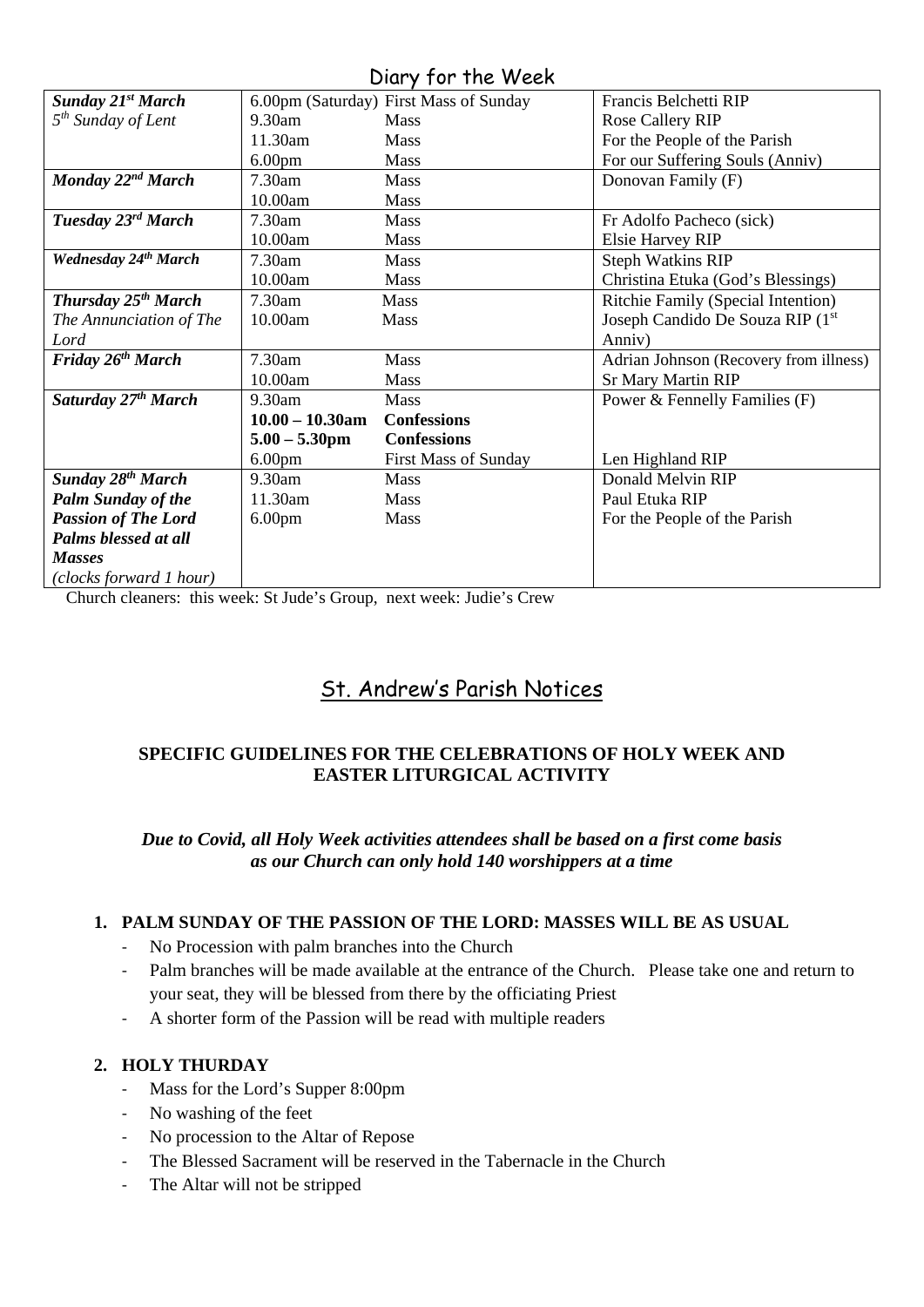There will be no watching in Lieu of the Altar Repose. However, the Priest and other Ministers will spend a brief time in prayer before the Blessed Sacrament in the Tabernacle before leaving the sanctuary

## **3. GOOD FRIDAY: DAY OF FASTING AND ABSTINENCE**

- Stations of the cross 10am inside the Church. *Please note only the Leaders can move around through the 14 stations. Please remain in your seat and participate*
- Solemn Liturgy of Good Friday starts at 3:00pm
- The Passion will be read by multiple readers
- Adoration of the Holy Cross: The Deacon will move through the aisle of the Church for the congregation to Venerate while remaining in your seats

### **4. THE EASTER VIGIL (HOLY SATURDAY)**

- Easter Vigil Mass 8:30pm
- There will be *no* 6:00pm Mass
- The Paschal Candle will be enthroned in the Sanctuary and prepared and lit at the beginning of the celebration with the congregation
- No candles for renewal of Baptismal Promise
- No sprinkling of Holy water

# **5. EASTER SUNDAY OF THE RESURRECTION OF THE LORD**

- First Mass 7:30am
- Second Mass 9:30am
- Third Mass 11:30am

## **6. EASTER MONDAY**

- Only one Mass 10am

#### **LIVE STREAMING EQUIPMENT FOR ST ANDREW'S**

The live streaming will be installed soon. Unfortunately there has been a problem with the installation and we will have to wait until Talk Talk can resolve the issue. In the meantime I would like to thank everyone who has contributed to this project. I have been touched by the generosity of so many and though this will take a little longer than originally planned, we are very much looking forward to sharing the love of Christ through live streaming Holy Mass from St Andrew's. *Thank you all so much - Fr Emmanuel.*

#### **LENT 2021**

#### **Stations of the Cross**

Please join us on Wednesdays 10.30am and Friday evenings at 8.00pm.

Please join us for our Parish Penitential Service on Monday 29<sup>th</sup> March at 7.00pm. This is a great way to prepare for Easter so please do come along.

Please collect your Easter poster which should be put on your window on Palm Sunday but not showing "He Is Risen" until Easter Sunday and then taking the poster down on Easter Monday.

Also available is a leaflet with all the information about our services for Easter. There are Easter collection envelopes too which is the Easter collection for our Priests of the Parish.

#### **THE RITE OF CHRISTIAN INITIATION OF ADULTS (RCIA)**

The Rite of Christian Initiation of Adults.... Do you wish to become a Catholic or are even a little curious to know more about the Catholic Church and what it believes? Or do you know someone who does? Anyone who wishes to become a Catholic, please speak to one of the Priests, Deacons or Sr. Jennie after Mass this weekend. Or give your contact details to the parish office.